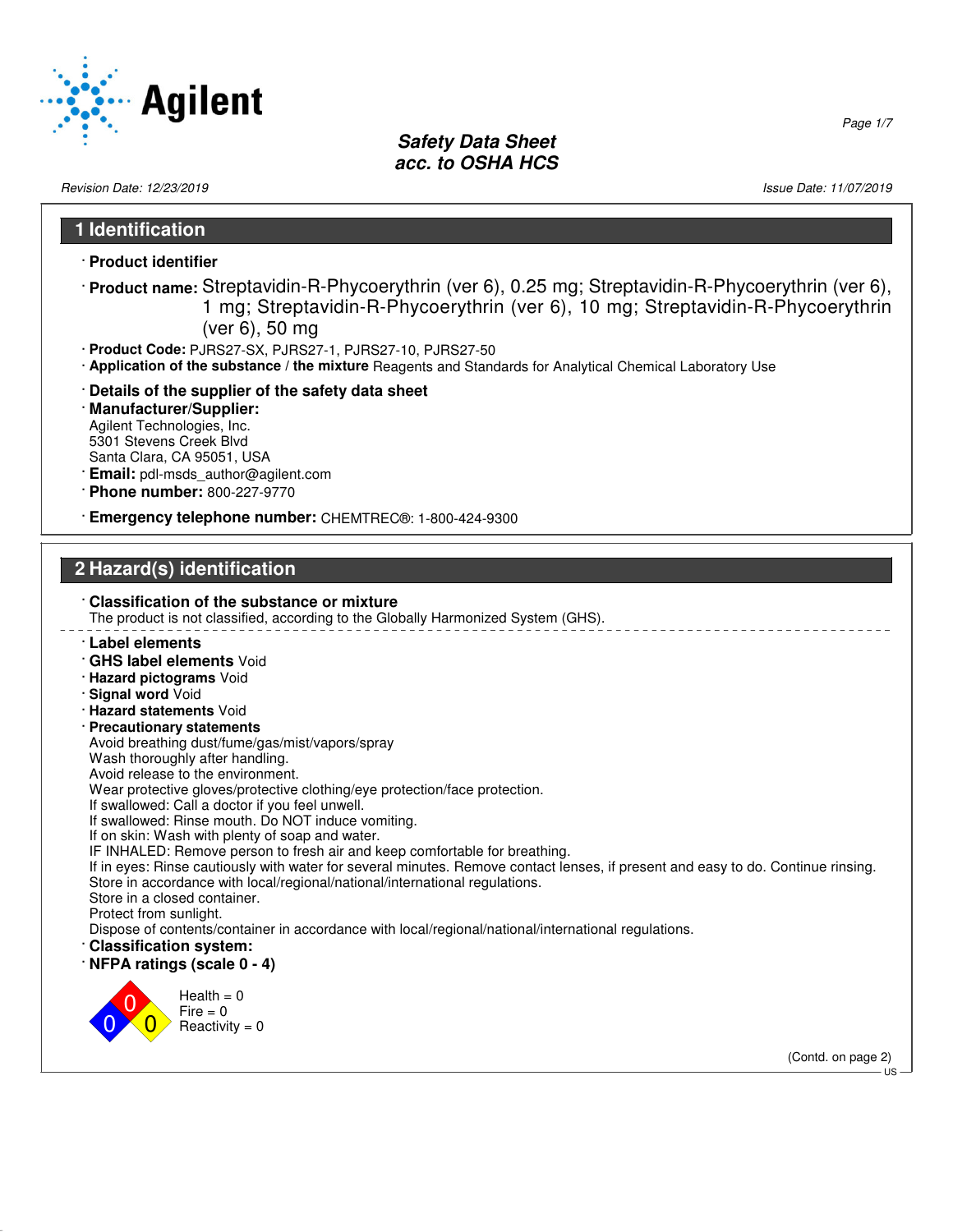Revision Date: 12/23/2019 **Issue Date: 11/07/2019** Issue Date: 11/07/2019

(Contd. of page 1)

**Product name:** Streptavidin-R-Phycoerythrin (ver 6), 0.25 mg; Streptavidin-R-Phycoerythrin (ver 6), 1 mg; Streptavidin-R-Phycoerythrin (ver 6), 10 mg; Streptavidin-R-Phycoerythrin (ver 6), 50 mg

#### · **HMIS-ratings (scale 0 - 4)**

**HEALTH**  FIRE <mark>| REACTIVITY</mark> | 0  $\boxed{0}$  $\boxed{0}$  $Health = 0$  $Fire = 0$  $Reactivity = 0$ 

- · **Other hazards**
- · **Results of PBT and vPvB assessment**
- · **PBT:** Not applicable.
- · **vPvB:** Not applicable.

#### **3 Composition/information on ingredients**

· **Chemical characterization: Mixtures**

- · **Description:** Mixture of the substances listed below with nonhazardous additions.
- · **Dangerous components:** Void

#### **4 First-aid measures**

- · **Description of first aid measures**
- · **General information:** No special measures required.
- · **After inhalation:** Supply fresh air; consult doctor in case of complaints.
- · **After skin contact:** Generally the product does not irritate the skin.
- · **After eye contact:** Rinse opened eye for several minutes under running water.
- · **After swallowing:** If symptoms persist consult doctor.
- · **Information for doctor:**
- · **Most important symptoms and effects, both acute and delayed** No further relevant information available.
- · **Indication of any immediate medical attention and special treatment needed** No further relevant information available.

#### **5 Fire-fighting measures**

- · **Extinguishing media**
- · **Suitable extinguishing agents:** Use fire fighting measures that suit the environment.
- · **Special hazards arising from the substance or mixture** No further relevant information available.
- · **Advice for firefighters**
- · **Protective equipment:** No special measures required.

#### **6 Accidental release measures**

- · **Personal precautions, protective equipment and emergency procedures** Wear protective gloves / eye protection / face protection.
- **Environmental precautions:** No special measures required.
- · **Methods and material for containment and cleaning up:**

Absorb with liquid-binding material (sand, diatomite, acid binders, universal binders, sawdust).

(Contd. on page 3)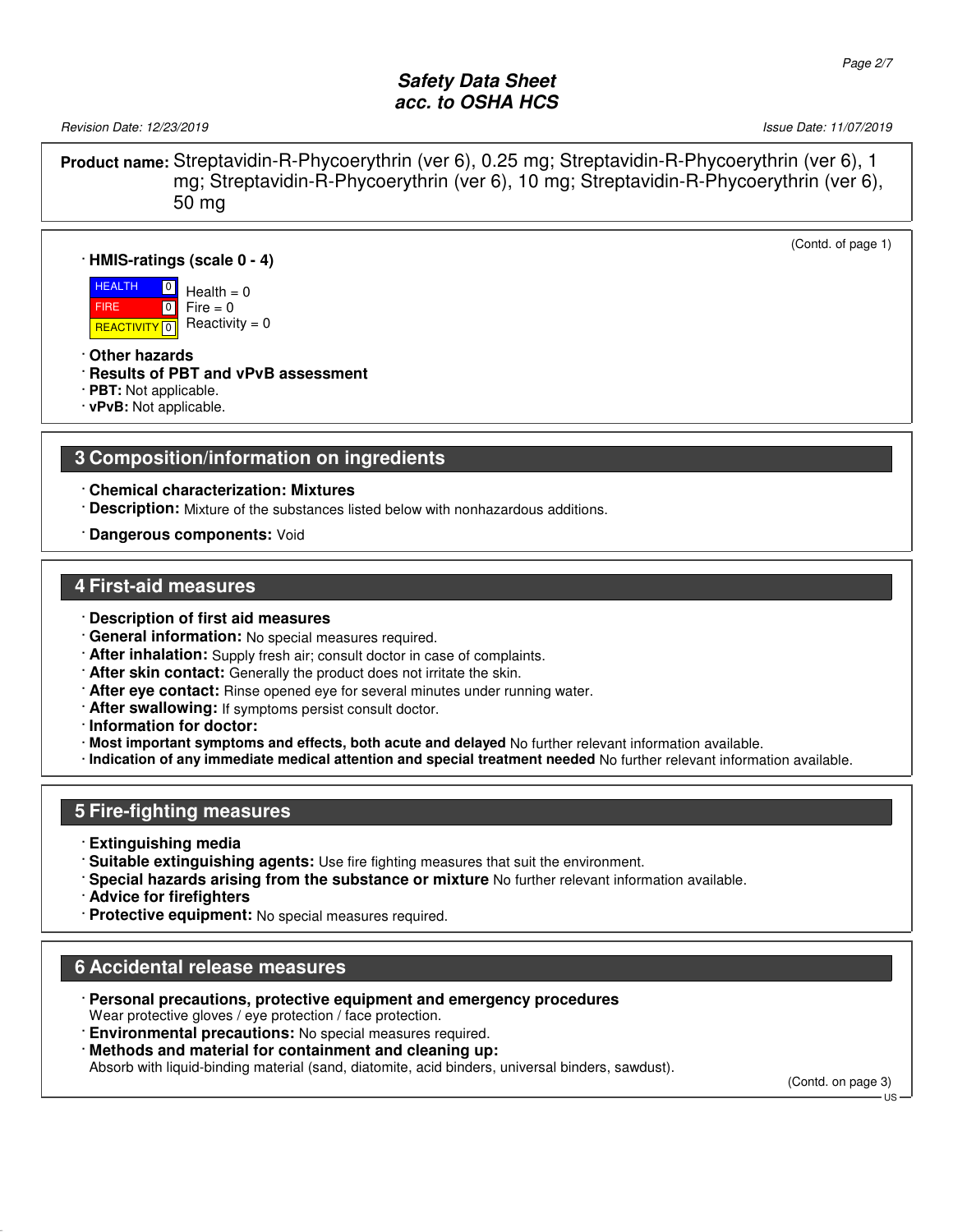Revision Date: 12/23/2019 19:00 13:00 13:00 13:00 13:00 13:00 13:00 13:00 13:00 14:00 14:00 14:00 14:00 14:00 1

**Product name:** Streptavidin-R-Phycoerythrin (ver 6), 0.25 mg; Streptavidin-R-Phycoerythrin (ver 6), 1 mg; Streptavidin-R-Phycoerythrin (ver 6), 10 mg; Streptavidin-R-Phycoerythrin (ver 6), 50 mg

|                |                                                                  | (Contd. of page 2)             |
|----------------|------------------------------------------------------------------|--------------------------------|
|                | · Reference to other sections                                    |                                |
|                | See Section 7 for information on safe handling.                  |                                |
|                | See Section 8 for information on personal protection equipment.  |                                |
|                | See Section 13 for disposal information.                         |                                |
|                | · Protective Action Criteria for Chemicals                       |                                |
| $\cdot$ PAC-1: |                                                                  |                                |
|                | 1185-53-1 2-amino-2-(hydroxymethyl)propane-1,3-diolhydrochloride | $12 \text{ mg/m}^3$            |
|                | 87-86-5 pentachlorophenol                                        | 1 mg/m <sup>3</sup>            |
| $\cdot$ PAC-2: |                                                                  |                                |
|                | 1185-53-1 2-amino-2-(hydroxymethyl)propane-1,3-diolhydrochloride | 130 mg/m $3$                   |
|                | 87-86-5   pentachlorophenol                                      | 15 mg/m $3$                    |
| $\cdot$ PAC-3: |                                                                  |                                |
|                | 1185-53-1 2-amino-2-(hydroxymethyl)propane-1,3-diolhydrochloride | $\sqrt{790}$ mg/m <sup>3</sup> |
|                | 87-86-5   pentachlorophenol                                      | 150 mg/m $3$                   |

# **7 Handling and storage**

- · **Handling:**
- · **Precautions for safe handling** Wear protective gloves / eye protection / face protection.
- · **Information about protection against explosions and fires:** No special measures required.

#### · **Conditions for safe storage, including any incompatibilities**

- · **Storage:**
- · **Requirements to be met by storerooms and receptacles:** No special requirements.
- · **Information about storage in one common storage facility:** Not required.
- · **Further information about storage conditions:** None.
- · **Specific end use(s)** No further relevant information available.

# **8 Exposure controls/personal protection**

- · **Additional information about design of technical systems:** No further data; see item 7.
- · **Control parameters**

· **Components with limit values that require monitoring at the workplace:**

The product does not contain any relevant quantities of materials with critical values that have to be monitored at the workplace.

- · **Additional information:** The lists that were valid during the creation were used as basis.
- · **Exposure controls**
- · **Personal protective equipment:**
- · **General protective and hygienic measures:** The usual precautionary measures for handling chemicals should be followed.
- · **Breathing equipment:** Not required.
- · **Protection of hands:**

The glove material has to be impermeable and resistant to the product/ the substance/ the preparation.

Selection of the glove material on consideration of the penetration times, rates of diffusion and the degradation

· **Material of gloves** Wear suitable gloves.

(Contd. on page 4)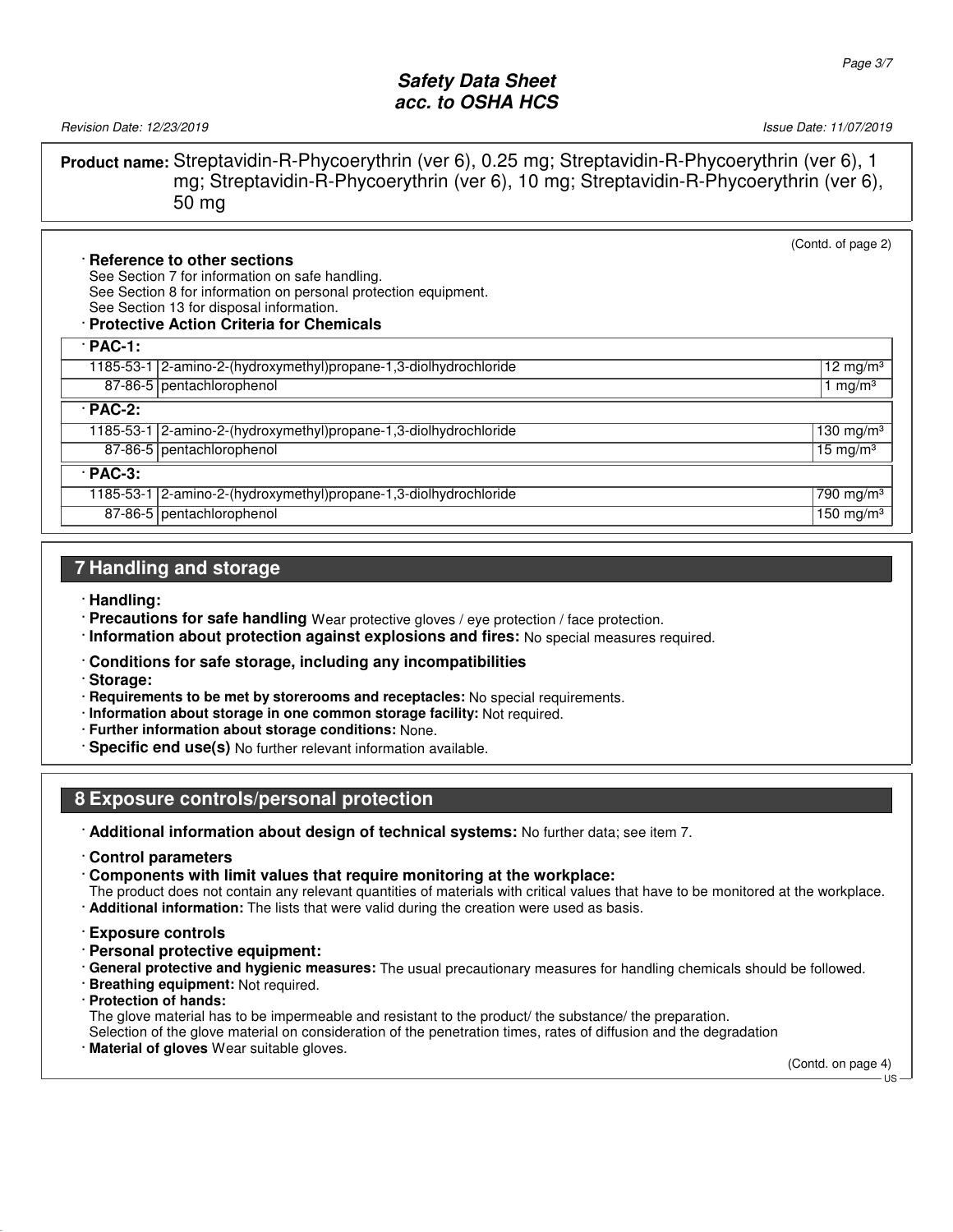Revision Date: 12/23/2019 2013 2014 12:23/2019 20:23 20:23 20:23 20:23 20:23 20:24 20:25 20:25 20:25 20:25 20:25 20:25 20:25 20:25 20:25 20:25 20:25 20:25 20:25 20:25 20:25 20:25 20:25 20:25 20:25 20:25 20:25 20:25 20:25 2

**Product name:** Streptavidin-R-Phycoerythrin (ver 6), 0.25 mg; Streptavidin-R-Phycoerythrin (ver 6), 1 mg; Streptavidin-R-Phycoerythrin (ver 6), 10 mg; Streptavidin-R-Phycoerythrin (ver 6), 50 mg

· **Penetration time of glove material**

The exact break through time has to be found out by the manufacturer of the protective gloves and has to be observed.

· **Eye protection:** Wear eye protection / face protection.

| 9 Physical and chemical properties                                                    |                                               |     |  |  |  |
|---------------------------------------------------------------------------------------|-----------------------------------------------|-----|--|--|--|
| · Information on basic physical and chemical properties<br><b>General Information</b> |                                               |     |  |  |  |
| · Appearance:                                                                         |                                               |     |  |  |  |
| Form:                                                                                 | Liquid                                        |     |  |  |  |
| Color:                                                                                | Red                                           |     |  |  |  |
| Odor:                                                                                 | Characteristic                                |     |  |  |  |
| <b>Odor threshold:</b>                                                                | Not determined.                               |     |  |  |  |
| $\cdot$ pH-value at 20 °C (68 °F):                                                    | 8.2                                           |     |  |  |  |
| Change in condition                                                                   |                                               |     |  |  |  |
| <b>Melting point/Melting range:</b>                                                   | 0 °C (32 °F)                                  |     |  |  |  |
| <b>Boiling point/Boiling range:</b>                                                   | 100 °C (212 °F)                               |     |  |  |  |
| · Flash point:                                                                        | Not applicable.                               |     |  |  |  |
| · Flammability (solid, gaseous):                                                      | Not applicable.                               |     |  |  |  |
| · Decomposition temperature:                                                          | Not determined.                               |     |  |  |  |
| · Auto igniting:                                                                      | Product is not selfigniting.                  |     |  |  |  |
| Danger of explosion:                                                                  | Product does not present an explosion hazard. |     |  |  |  |
| <b>Explosion limits:</b>                                                              |                                               |     |  |  |  |
| Lower:                                                                                | Not determined.                               |     |  |  |  |
| Upper:                                                                                | Not determined.                               |     |  |  |  |
| $\cdot$ Vapor pressure at 20 °C (68 °F):                                              | 23 hPa (17.3 mm Hg)                           |     |  |  |  |
| · Density:                                                                            | Not determined.                               |     |  |  |  |
| · Relative density                                                                    | Not determined.                               |     |  |  |  |
| · Vapor density                                                                       | Not determined.                               |     |  |  |  |
| · Evaporation rate                                                                    | Not determined.                               |     |  |  |  |
| · Solubility in / Miscibility with                                                    |                                               |     |  |  |  |
| Water:                                                                                | Not miscible or difficult to mix.             |     |  |  |  |
| · Partition coefficient (n-octanol/water): Not determined.                            |                                               |     |  |  |  |
| · Viscosity:                                                                          |                                               |     |  |  |  |
| Dynamic at 20 $°C$ (68 °F):                                                           | $0.952$ mPas                                  |     |  |  |  |
| Kinematic:                                                                            | Not determined.                               |     |  |  |  |
| · Solvent content:                                                                    |                                               |     |  |  |  |
| Water:                                                                                | 98.8%                                         |     |  |  |  |
| <b>VOC content:</b>                                                                   | 0.00%                                         |     |  |  |  |
| <b>Solids content:</b>                                                                | 1.0%                                          |     |  |  |  |
|                                                                                       | (Contd. on page 5)                            |     |  |  |  |
|                                                                                       |                                               | US. |  |  |  |

(Contd. of page 3)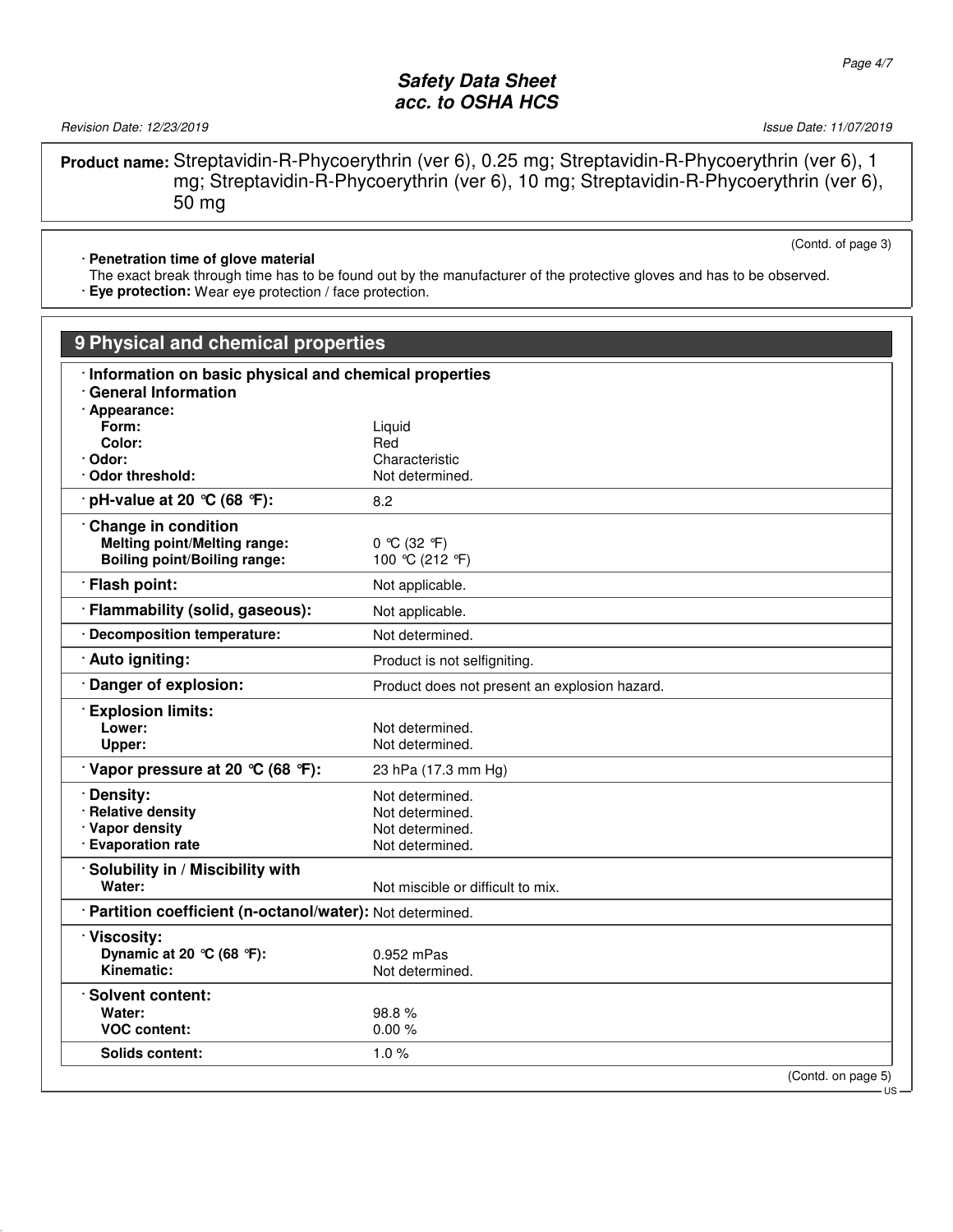Revision Date: 12/23/2019 19:00 13:00 13:00 13:00 13:00 13:00 13:00 13:00 13:00 14:00 14:00 14:00 14:00 14:00 1

(Contd. of page 4)

**Product name:** Streptavidin-R-Phycoerythrin (ver 6), 0.25 mg; Streptavidin-R-Phycoerythrin (ver 6), 1 mg; Streptavidin-R-Phycoerythrin (ver 6), 10 mg; Streptavidin-R-Phycoerythrin (ver 6), 50 mg

**Other information** Communistic Relation Moturther relevant information available.

### **10 Stability and reactivity**

- · **Reactivity** No further relevant information available.
- · **Chemical stability**
- · **Thermal decomposition / conditions to be avoided:** No decomposition if used according to specifications.
- · **Possibility of hazardous reactions** No dangerous reactions known.
- · **Conditions to avoid** No further relevant information available.
- · **Incompatible materials:** No further relevant information available.
- · **Hazardous decomposition products:** No dangerous decomposition products known.

### **11 Toxicological information**

#### · **Information on toxicological effects**

- · **Acute toxicity:**
- · **Primary irritant effect:**
- · **on the skin:** May be harmful in contact with skin.
- · **on the eye:** No irritating effect.
- · **Sensitization:** No sensitizing effects known.
- · **Additional toxicological information:**

The product is not subject to classification according to internally approved calculation methods for preparations: When used and handled according to specifications, the product does not have any harmful effects according to our experience and the information provided to us.

· **Carcinogenic categories**

· **IARC (International Agency for Research on Cancer)**

87-86-5 pentachlorophenol 2B

· **NTP (National Toxicology Program)**

87-86-5 pentachlorophenol R

· **OSHA-Ca (Occupational Safety & Health Administration)**

None of the ingredients is listed.

# **12 Ecological information**

- · **Toxicity**
- · **Aquatic toxicity:** No further relevant information available.
- · **Persistence and degradability** No further relevant information available.
- · **Behavior in environmental systems:**
- · **Bioaccumulative potential** No further relevant information available.
- · **Mobility in soil** No further relevant information available.
- · **Additional ecological information:**
- · **General notes:** Not hazardous for water.

(Contd. on page 6)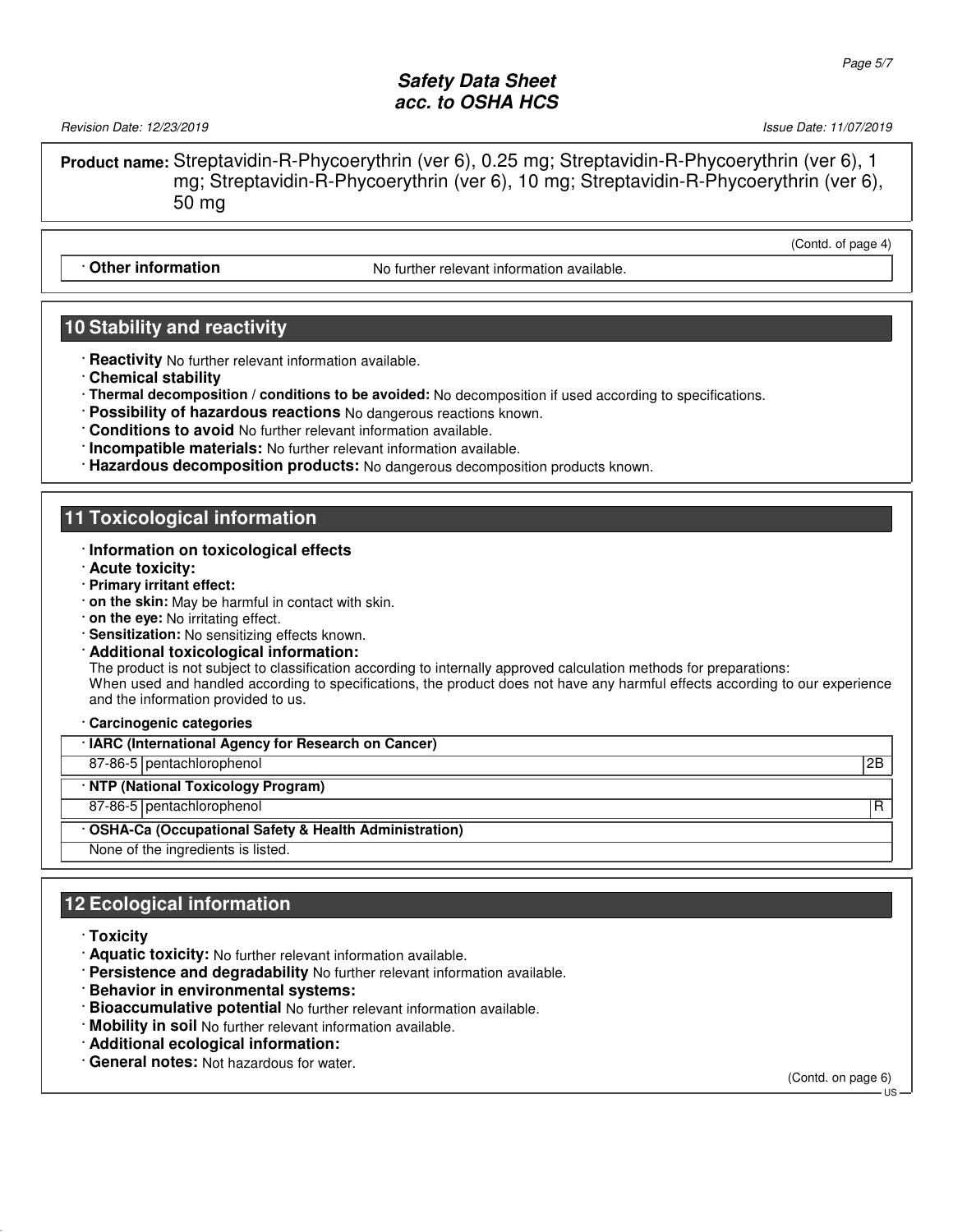Revision Date: 12/23/2019 **Issue Date: 11/07/2019** Issue Date: 11/07/2019

(Contd. of page 5)

**Product name:** Streptavidin-R-Phycoerythrin (ver 6), 0.25 mg; Streptavidin-R-Phycoerythrin (ver 6), 1 mg; Streptavidin-R-Phycoerythrin (ver 6), 10 mg; Streptavidin-R-Phycoerythrin (ver 6), 50 mg

#### · **Results of PBT and vPvB assessment**

· **PBT:** Not applicable.

· **vPvB:** Not applicable.

· **Other adverse effects** No further relevant information available.

#### **13 Disposal considerations**

#### · **Waste treatment methods**

· **Recommendation:** Dispose of contents/container in accordance with local/regional/national/international regulations.

· **Uncleaned packagings:**

· **Recommendation:** Disposal must be made according to official regulations.

| <b>14 Transport information</b>                                            |                 |
|----------------------------------------------------------------------------|-----------------|
| · UN-Number<br>· DOT, ADN, IMDG, IATA                                      | not regulated   |
| · UN proper shipping name<br>· DOT, ADN, IMDG, IATA                        | not regulated   |
| · Transport hazard class(es)                                               |                 |
| · DOT, ADN, IMDG, IATA<br>· Class                                          | not regulated   |
| · Packing group<br>· DOT, IMDG, IATA                                       | not regulated   |
| · Environmental hazards:                                                   | Not applicable. |
| · Special precautions for user                                             | Not applicable. |
| Transport in bulk according to Annex II of<br>MARPOL73/78 and the IBC Code | Not applicable. |
| · UN "Model Regulation":                                                   | not regulated   |

#### **15 Regulatory information**

· **Safety, health and environmental regulations/legislation specific for the substance or mixture** · **Sara**

· **Section 355 (extremely hazardous substances):**

None of the ingredients is listed.

· **Section 313 (Specific toxic chemical listings):**

87-86-5 pentachlorophenol

· **TSCA (Toxic Substances Control Act):**

7647-14-5 sodium chloride ACTIVE ACTIVE ACTIVE ACTIVE ACTIVE ACTIVE ACTIVE ACTIVE ACTIVE ACTIVE ACTIVE ACTIVE

(Contd. on page 7)